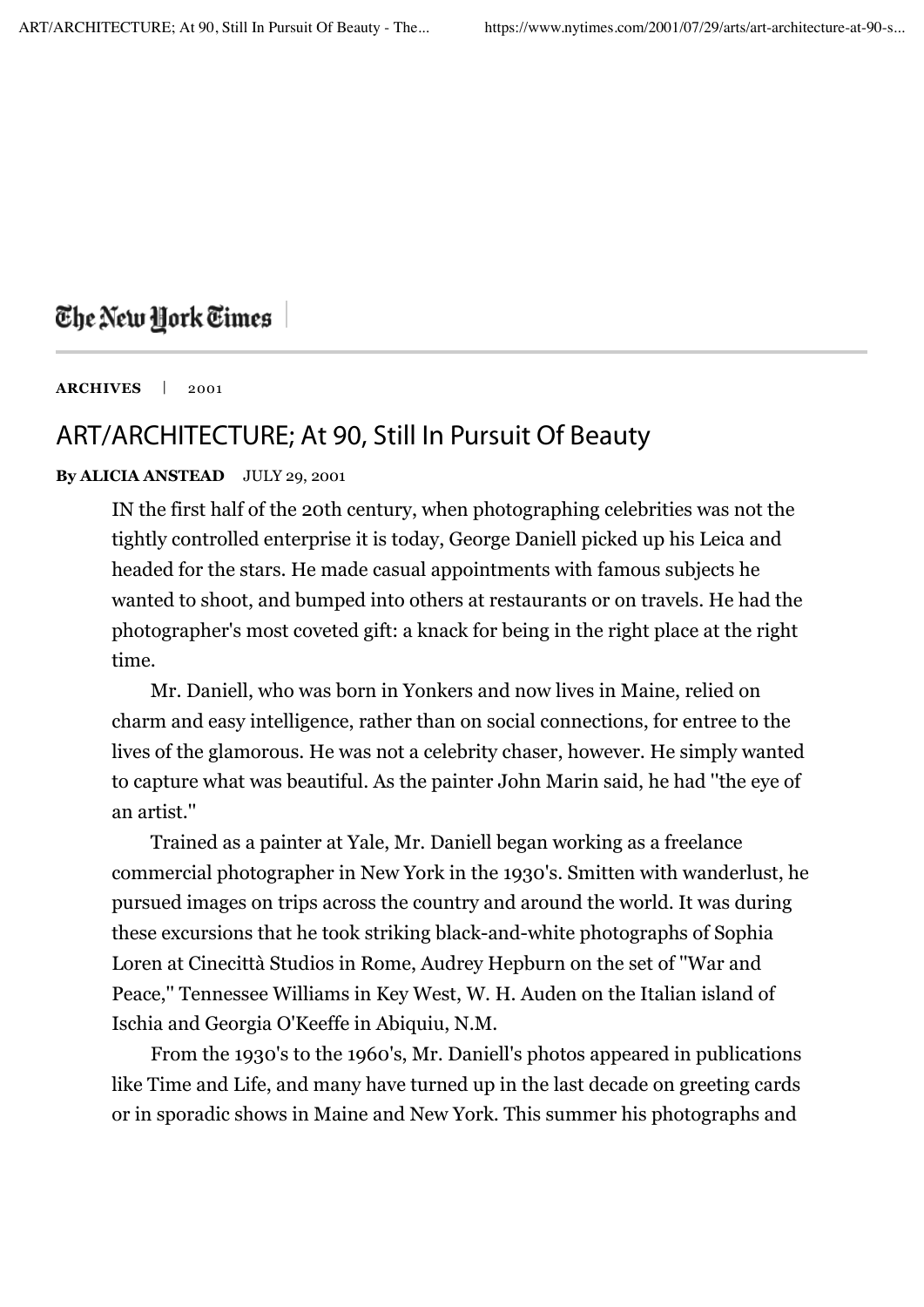celebrity photographs as well as oils and watercolors; and ''George Daniell on Monhegan'' at the Portland Museum of Art through Sept. 3, which includes 14 vintage photos and 14 drawings of fishermen and village life in the 1930's on the art colony of Monhegan Island.

Mr. Daniell, who is 90 and gay, does not consider the more popular celebrity photos to be his signature work. For him, pictures of dock workers in New Brunswick, crabbers on the Hudson, swimmers at Glen Island Beach and ballet dancers on Fire Island express a deeper interest: a tender, muscular celebration of the angular male figure.

That same sensuality is present in Mr. Daniell's paintings of naked frolickers at the beach or faceless figures expressing animated delight. While Mr. Daniell explored dark colors and intense portraiture in his early oils, the more recent seascapes, flowers, harbor views and still lifes are loosely abstract, boldly hued and uninhibitedly sunny. The free strokes of the later work occasionally suggest two other Maine painters, Marsden Hartley and Marin. But the spiritual center is pure Walt Whitman.

Though Mr. Daniell's photographs are included in the permanent collections of the Museum of Modern Art and the National Gallery, a small coterie of artists, critics and collectors see him as neglected. ''I've always loved his photographs,'' said the celebrated fashion photographer Bruce Weber, whose work has regarded the male form with a delicacy similar to Mr. Daniell's. ''They have a spark and sense of humor that is very human. That humanness in his pictures -- that's the thing I really felt strongly about when I stumbled upon his work.''

Mr. Weber first saw Mr. Daniell's photographs in a gallery in Santa Fe, N.M., where both photographers had gone, decades apart, to shoot Georgia O'Keeffe. Mr. Daniell met O'Keeffe in the 1940's at Alfred Stieglitz's 291 gallery in New York, and the two became friends. It was Stieglitz who assigned Mr. Daniell to photograph Marin in Cliffside, N.J., beginning a relationship that would lead to several of Mr. Daniell's most renowned photographs, of Marin in his studios in Cape Split, Me., and Cliffside, N.J.

''Everybody who ever met him really loved him,'' Mr. Weber said. ''I remember Miss O'Keeffe saying that besides Stieglitz, of course, George Daniell and Laura Gilpin were her two favorite photographers.''

Leafing through boxes of vintage prints on a recent afternoon in the cluttered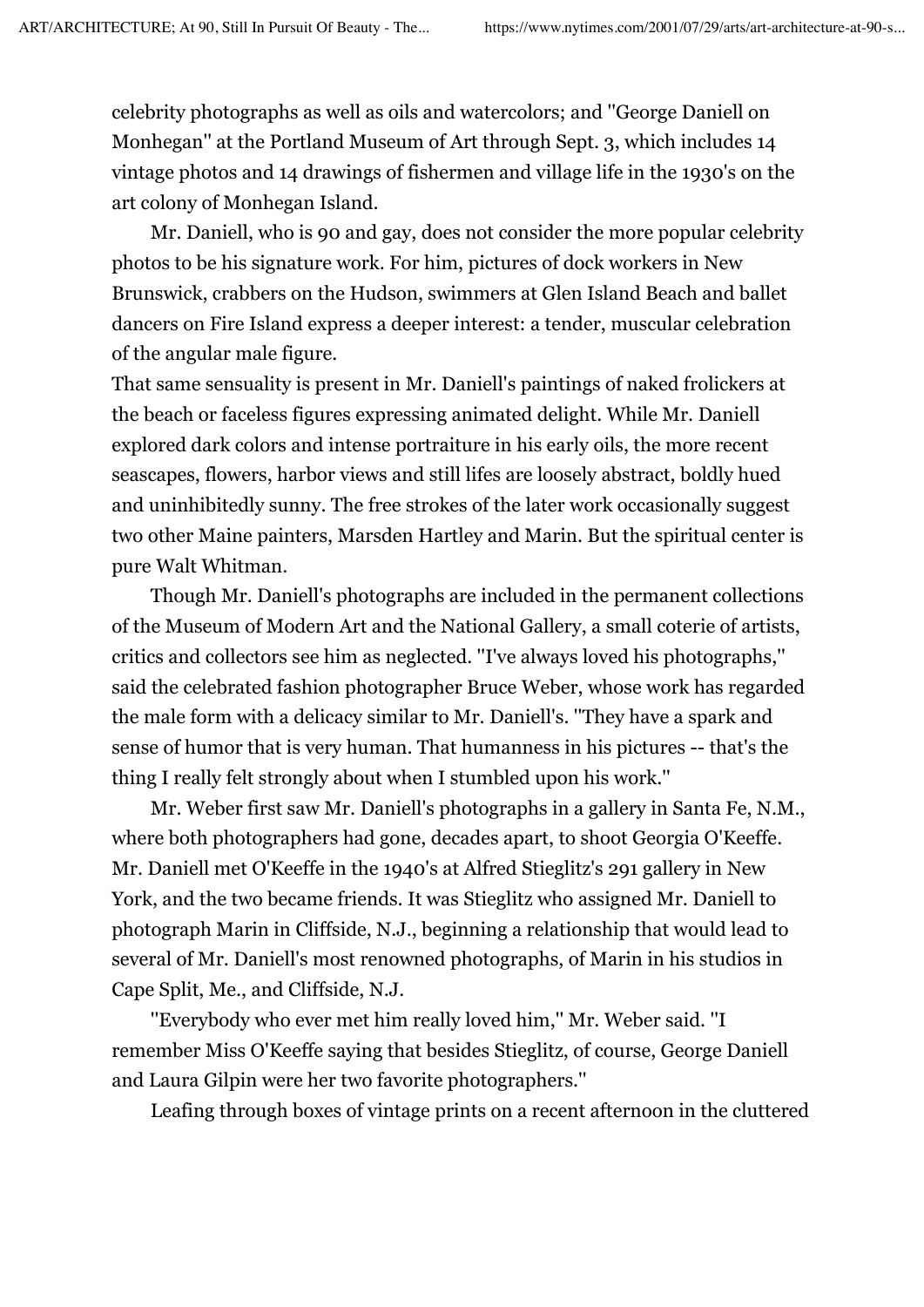wears around his neck. ''When I take pictures, I am the camera,'' he said. This effortless collaboration between artist and machine is reflected in photographs that have a captivating illusion of agelessness (even when the subjects are elderly) and a graceful documentary aesthetic.

David Ziff and Alan Bell, who run a catering business in Manhattan and spend summers in Castine, Me., own 25 photos and one large painting by Mr. Daniell. ''His works are a link to a wonderful gay past,'' said Mr. Ziff, who had never heard of Mr. Daniell before last year. ''I'd call them joyful, erotic, theatrical. I think he enjoys everyday people even more than he enjoys famous people. The photos of Georgia O'Keeffe and Audrey Hepburn are great. But the picture of the sailor in Greece or a beautiful man standing in the Piazza Navona show more of that joyful romp that George took through the world.''

Mr. Daniell's private journals reveal both the epicurean passions and underside of that romp. He was the only son of a hard-working, remote father who committed suicide and an adoring mother, whom Mr. Daniell adored in return. When he was 12, Mr. Daniell was transferred to a school an hour's trolley ride from Yonkers. The move intentionally deprived him of a close friendship with a neighborhood boy, an event he still recalls with a sense of loss.

After graduating from Yale, he studied at the Art Students League and began freelance work to supplement support from his family. He lived a double life: shooting advertisements and documenting art collections by day, cruising the bathhouses and gay bars of the city by night. After his mother's death and a taxing stint in the Army, Mr. Daniell fell in love with Stephen Dorland, an artist who became his companion for 40 years. In 1962, they moved to Trenton to paint and, as Mr. Daniell says, to start a ''country life.''

The two traveled and painted together until Mr. Dorland died in 1983. With his partner gone, Mr. Daniell plunged into a depression and ended up hospitalized; shortly after, he had a stroke that would limit his mobility, end his active photography career and mark a return to his first love: painting.

"As I've gotten older, I've realized I am really a painter," Mr. Daniell said. ''When I was younger, I had no great preference one way or the other - photography or painting. But I do now.'' Mr. Daniell uses a walker to totter into a studio at his weather-worn farmhouse and paints despite a partially paralyzed right arm, which he must bolster with his left, a daily feat that has given him a